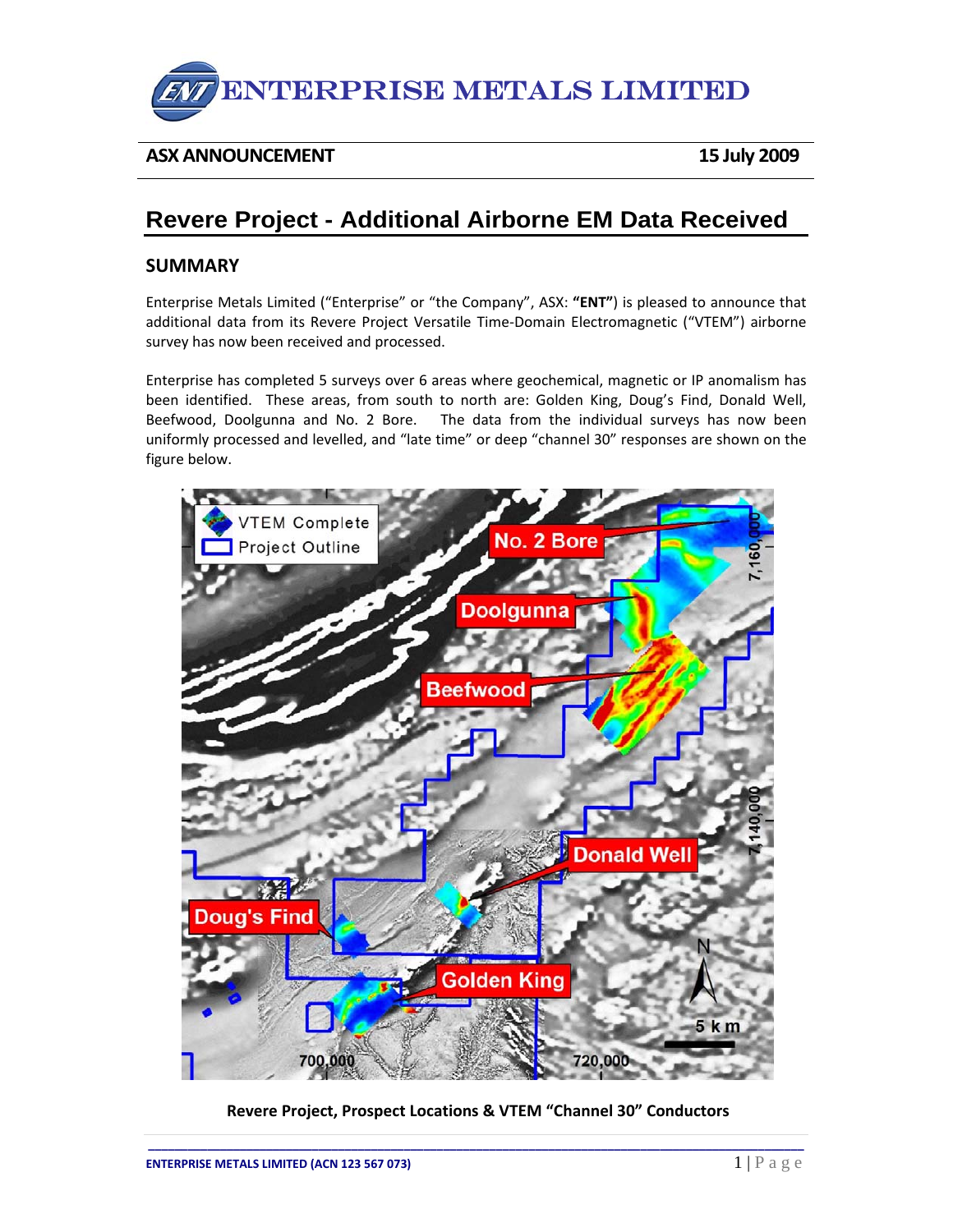#### **DISCUSSION**

#### **Golden King**

The additional VTEM surveying and leveling of data has defined a number of discrete conductors along the northern margin of a large magnetic anomaly along the South Boundary fault which require follow up RC drilling.

#### **Doug's Find**

The additional VTEM surveying and leveling of data has defined a discrete NE striking conductor adjacent to the reef at Doug's Find.

#### **Donald Well**

There was no previous geophysical surveying at Donald Well, but Enterprise's 2007 airborne magnetic survey defined an intense magnetic anomaly which was interpreted to represent the "footprint" of an alteration system resulting from deep basinal fluids outsourcing along the South Boundary Fault ("SBF"). Geochemical sampling at Donald Well has defined two anomalous zones using +1ppb Au contour. These zones are coincident with the SBF.

Orientation VTEM surveying of the western one third of the Donald Well geochemical/magnetic target has partially defined a late time (deep) conductor on an ENE trending shear that bisects the magnetic anomaly.

#### **Beefwood**

A complex series of parallel conductors, some associated with linear magnetic features, has been defined by VTEM surveying at the Beefwood copper anomaly. An intense NNE trending conductor, without magnetic signature, has also been defined on the western margin of the survey. Further processing of the VTEM data and ground follow up is required.

#### **Doolgunna**

The additional VTEM surveying and leveling of data has defined an intense and discrete north trending conductor which is represented at surface by a linear MAGLAG copper anomaly.

#### **No. 2 Bore**

The leveling of the VTEM data has depressed the EM signal at No. 2 Bore, but shown there to be conductive response immediately to the west near Shed Well. Further processing of this VTEM data is required.

#### **FUTURE PLANS**

Enterprise has lodged POW's (Programs of Work) with the Department of Mines and Petroleum ("DMP") for drilling at Golden King, Doug's Find, Beefwood, Doolgunna and No. 2 Bore. These have not yet been approved by the DMP, but the Company is hopeful of approval before end July. Additional holes are now being planned for the Donald Well conductor. In total, some 88 holes have been planned, for approximately 22,000 metres of drilling, but not all of these will be drilled, as the program will be modified by the success or otherwise of each successive hole.

The RC holes at Golden King and Doug's Find are primarily targeted at IP anomalies generated by the May 2009 IP surveys. The IP anomalies are broadly coincident with known gold occurrences and/or copper geochemical anomalies. RC drilling at Donald Well, Beefwood, Doolgunna and Shed Well will be directed towards the new VTEM conductors where there is geochemical or structural support.

**\_\_\_\_\_\_\_\_\_\_\_\_\_\_\_\_\_\_\_\_\_\_\_\_\_\_\_\_\_\_\_\_\_\_\_\_\_\_\_\_\_\_\_\_\_\_\_\_\_\_\_\_\_\_\_\_\_\_\_\_\_\_\_\_\_\_\_\_\_\_\_\_\_\_\_\_\_\_\_\_\_\_\_\_\_\_\_\_\_\_\_\_\_\_\_\_\_\_\_\_**